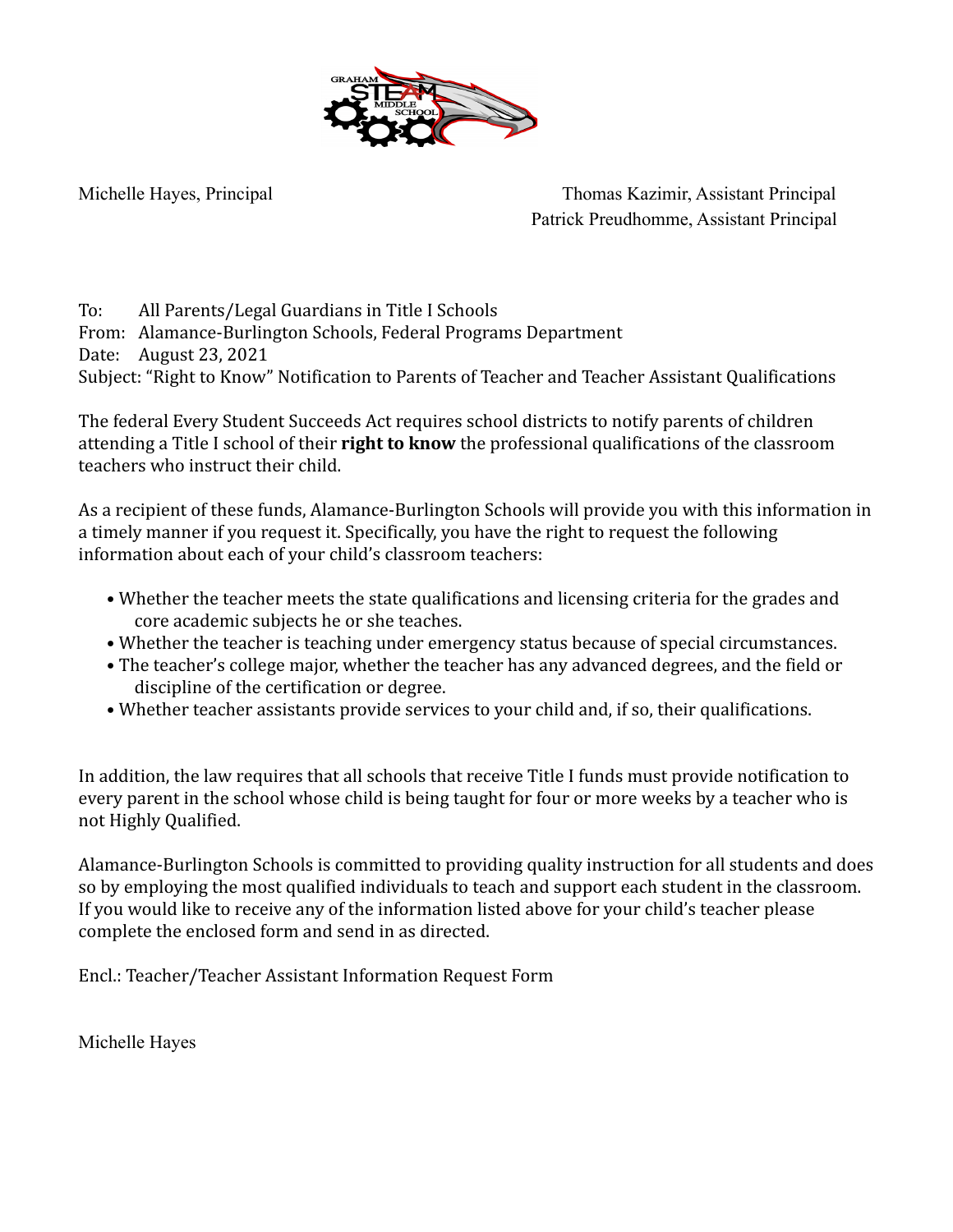Para: Todos los Padres de las Escuelas de Título I De: Título I Fecha: 23 de agosto de 2021 Asunto: **"El Derecho a Saber"**, notificación para los Padres acerca de las Cualificaciones de Maestro y Asistente de Maestro.

La Every Student Succeeds Act requiere que los distritos escolares notifiquen a los padres de los niños, que asisten a una escuela del Título I, de su **derecho a saber** acerca de las cualificaciones profesionales de los maestros que enseñan a sus hijos.

Como esta escuela recibe estos fondos, Alamance-Burlington Schools le proporcionará a usted esta información en el tiempo oportuno si usted lo solicita. Específicamente, usted tiene el derecho de solicitar la siguiente información acerca de cada uno de los maestros de su hijo:

• Si el maestro cumple con los cualificaciones estatales y los criterios de licencia de enseñanza para los grados y las materias académicas básicas que él o ella enseña.

• Si el maestro está enseñando, en estado de emergencia, por circunstancias especiales.

• El grado universitario del maestro; ya sea que el maestro tenga títulos de posgrado, la certificación en el área de estudio o título.

• Si los asistentes de maestros proveen servicios a su hijo y, de ser así, sus cualificaciones.

Igualmente, la ley requiere que todas las escuelas, que reciben fondos de Título I, notifiquen a cada uno de los padres cuando su hijo está siendo enseñado por cuatro semanas o más por un maestro de la escuela que no está Altamente Cualificado.

Alamance-Burlington Schools se compromete a proporcionar una enseñanza de calidad para todos los estudiantes, empleando a las personas más cualificadas para enseñar y apoyando a cada estudiante en el salón de clase. Si desea recibir la información mencionada anteriormente acerca del maestro de su hijo, por favor complete el formulario adjunto y envíelo como se le indica.

Adjunto: Formulario de Solicitud de Información de Maestro/Asistente de Maestro,

Michelle Hayes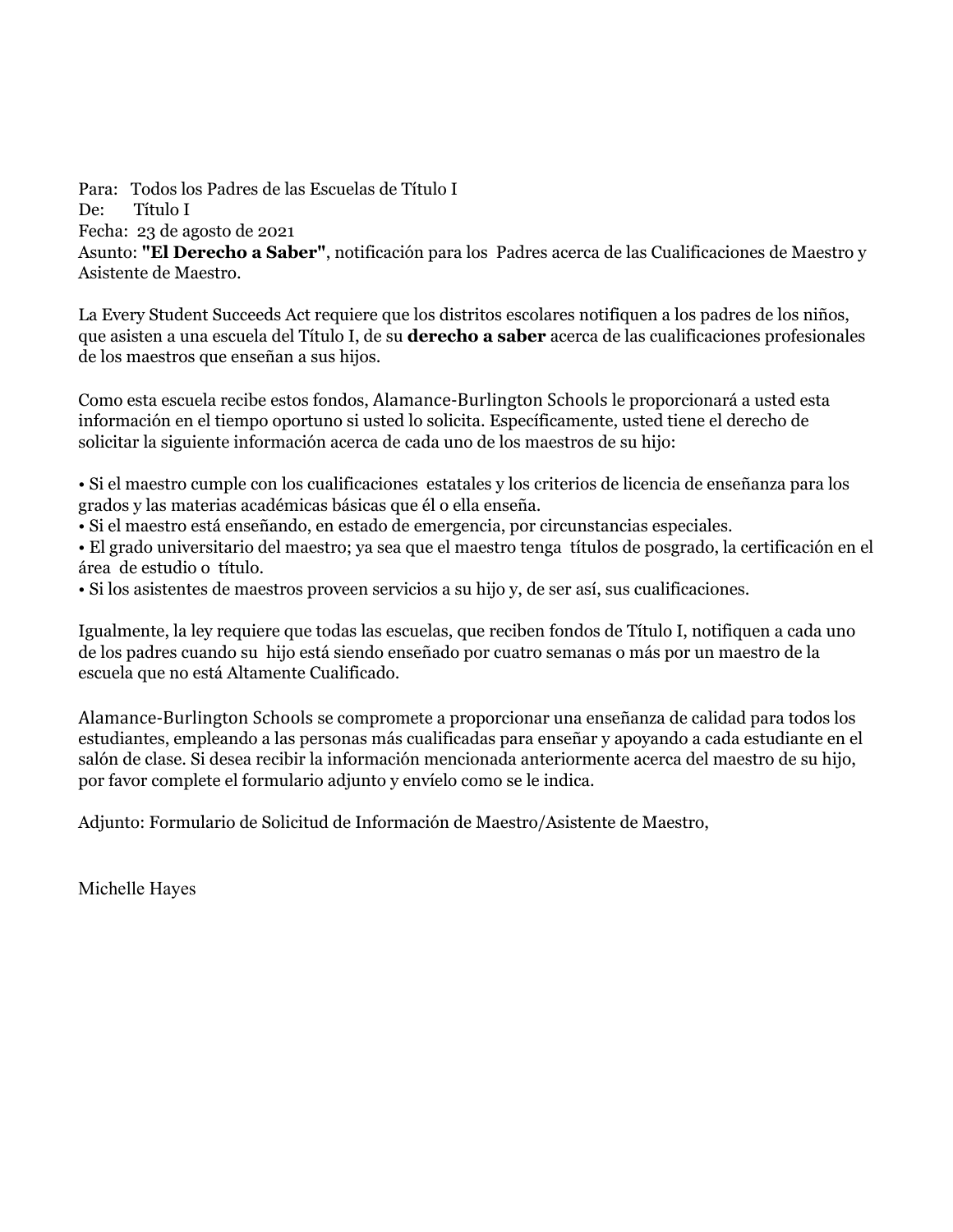## **TEACHER/TEACHER ASSISTANT INFORMATION REQUEST FORM**

Alamance-Burlington Schools

Request for Information About Teacher/Teacher Assistant Qualifications

Instructions to Parents: Please complete this form if you would like to request information about Teacher/Teacher Assistant Qualifications. Use a separate form for each teacher or teacher assistant. Information will be sent to you within 30 days.

| <b>or</b> |                                                             | Name of Teacher: Mr. Mrs. Ms. 1997. Ms. 1997. Ms. 2008. Manual Museum Museum Museum Museum Museum Museum Museum Museum Museum Museum Museum Museum Museum Museum Museum Museum Museum Museum Museum Museum Museum Museum Museu |  |  |  |
|-----------|-------------------------------------------------------------|--------------------------------------------------------------------------------------------------------------------------------------------------------------------------------------------------------------------------------|--|--|--|
|           |                                                             | Name of Teacher Assistant: Mr. Mrs. Ms. 1998. Manual Manual Manual Manual Manual Manual Manual Manual Manual Ma                                                                                                                |  |  |  |
|           |                                                             |                                                                                                                                                                                                                                |  |  |  |
|           |                                                             |                                                                                                                                                                                                                                |  |  |  |
|           |                                                             |                                                                                                                                                                                                                                |  |  |  |
|           | Mailing Address (where information is to be sent or faxed): |                                                                                                                                                                                                                                |  |  |  |
| City      | State                                                       | Zip code                                                                                                                                                                                                                       |  |  |  |
|           |                                                             | Fax number:                                                                                                                                                                                                                    |  |  |  |
|           |                                                             | Daytime telephone number in case of questions: _________________________________                                                                                                                                               |  |  |  |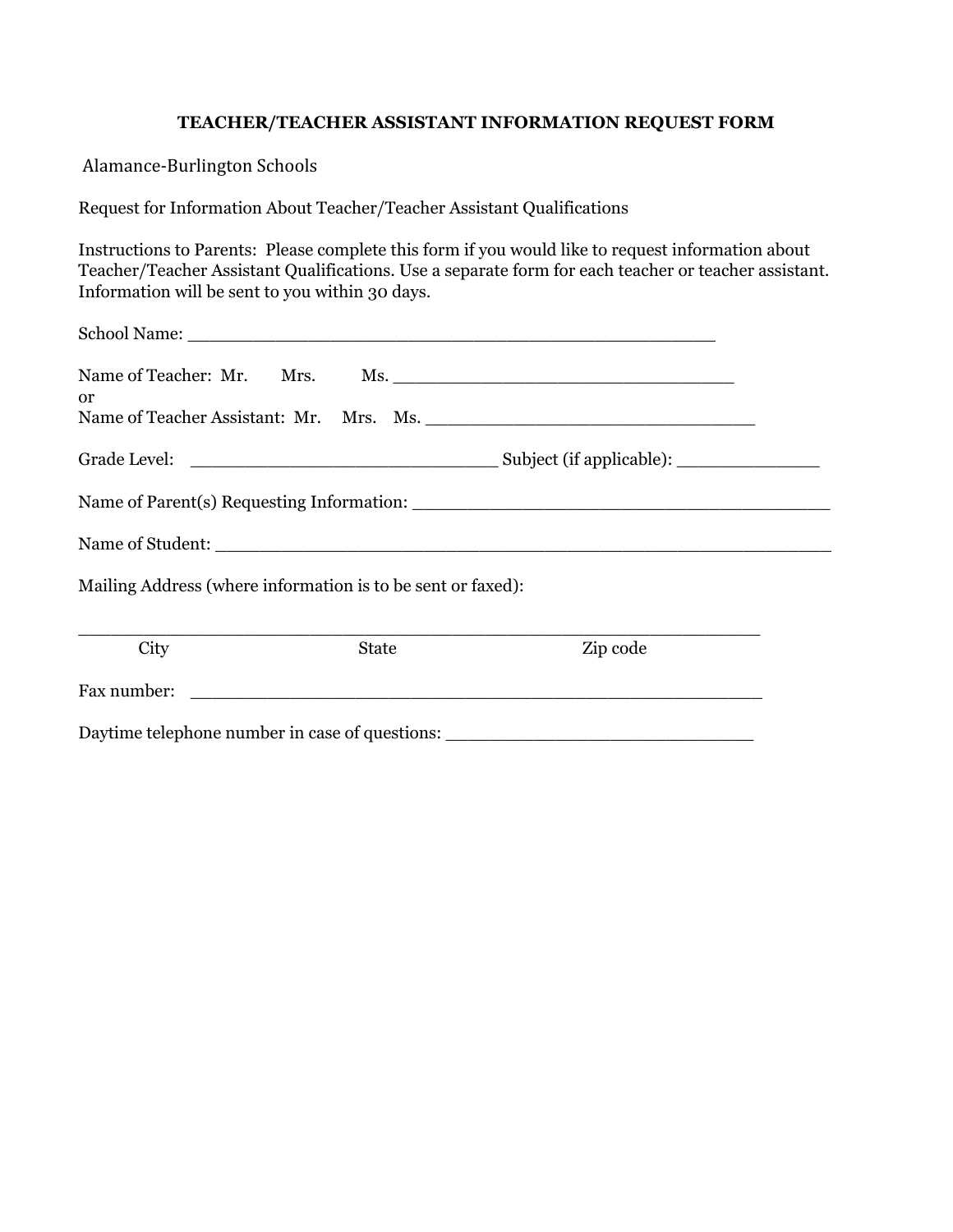# **FORMULARIO DE SOLICITUD DE INFORMACIÓN DEL MAESTRO/ASSISTENTE DE MAESTRO**

### Alamance-Burlington Schools

Solicitud de información acerca de las Cualificaciones de Maestro/ Asistente de Maestro

Instrucciones para los padres: Por favor, complete este formulario si desea informacion acerca de las Cualificaciones de Maestro/Asistente de Maestro. Utilice un formulario individual para cada maestro o asistente de maestro. La información será enviada a usted dentro de 30 días.

|                                                   | Nombre de la Asistente del Maestro: Sr. Sra. Srta. ______________________________                                                                                                                                                  |               |  |  |  |
|---------------------------------------------------|------------------------------------------------------------------------------------------------------------------------------------------------------------------------------------------------------------------------------------|---------------|--|--|--|
|                                                   | Nivel de Grado: ______________ Materia de Enseñanza (si es aplicable): _____________________________                                                                                                                               |               |  |  |  |
| Nombre del Padre(s) solicitando esta información: |                                                                                                                                                                                                                                    |               |  |  |  |
| Nombre del Estudiante:                            |                                                                                                                                                                                                                                    |               |  |  |  |
|                                                   | Dirección de Domicilio (a donde la información será enviada por correo o fax):                                                                                                                                                     |               |  |  |  |
|                                                   | Domicilio                                                                                                                                                                                                                          |               |  |  |  |
| Ciudad                                            | Estado                                                                                                                                                                                                                             | Código Postal |  |  |  |
|                                                   |                                                                                                                                                                                                                                    |               |  |  |  |
|                                                   | Número de teléfono en caso de preguntas:<br>alimento de teléfono en caso de preguntas:<br>alimento de la pregunta de la pregunta de la pregunta de la proporción de la proporción de la proporción de la proporción de la proporci |               |  |  |  |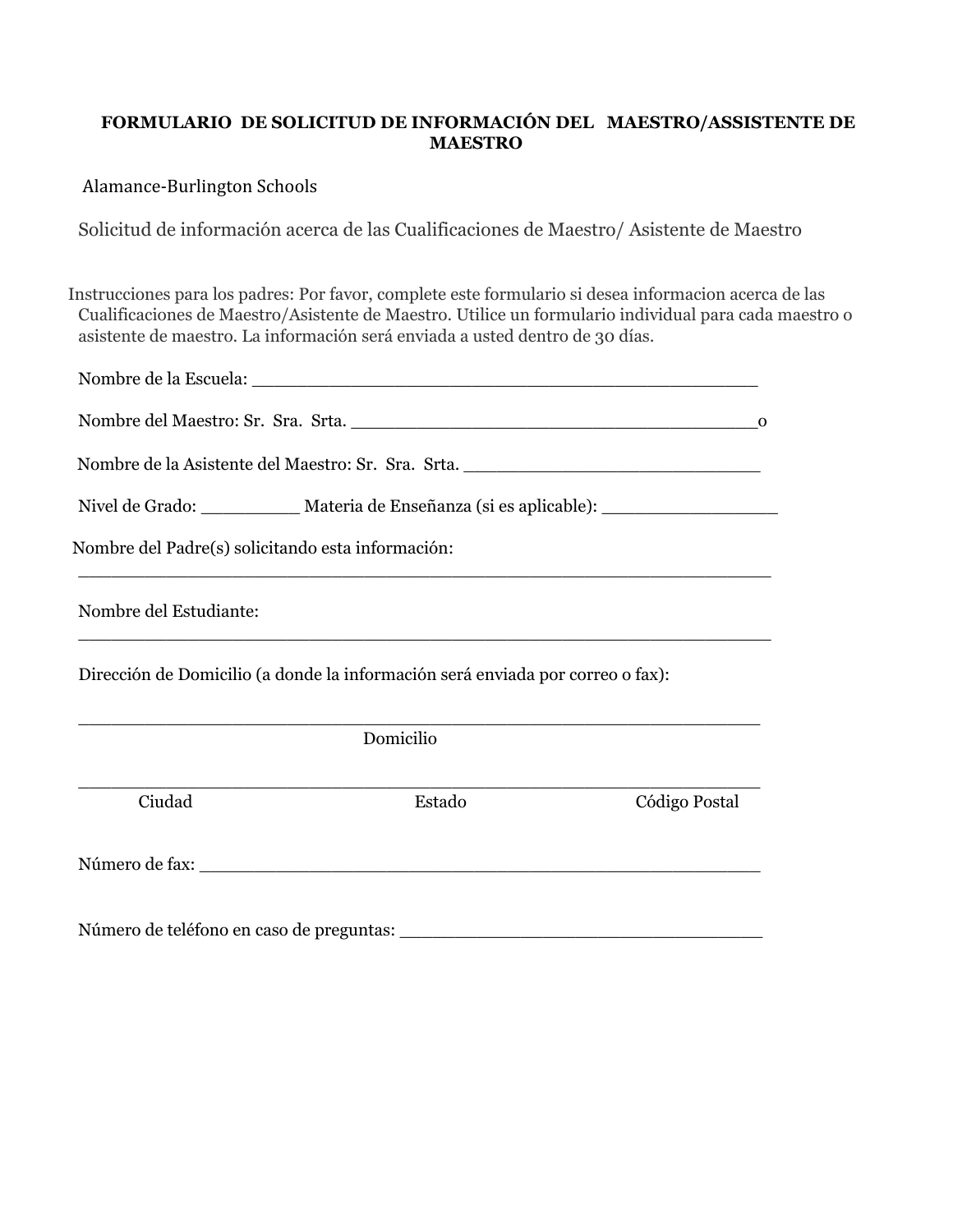### **TEACHER/TEACHER ASSISTANT INFORMATION RESPONSE FORM**

 $\_$  , and the set of the set of the set of the set of the set of the set of the set of the set of the set of the set of the set of the set of the set of the set of the set of the set of the set of the set of the set of th

| NAME OF TEACHER:                                                                                                                     |                         |
|--------------------------------------------------------------------------------------------------------------------------------------|-------------------------|
| This teacher has a (bachelor's, master's) degree in                                                                                  | (subject).              |
| This teacher (does, does not) meet the state qualifications and licensing criteria for the grades and<br>subjects he or she teaches. | (List grades/subjects.) |

This teacher (is, is not) licensed in the State of North Carolina.

(If applicable) This teacher is licensed in another state:\_\_\_\_\_\_\_\_\_\_\_\_\_\_\_\_\_\_\_\_\_\_

This teacher (is, is not) teaching under emergency status because of special circumstances.

### NAME OF TEACHER ASSISTANT:

 $\overline{\phantom{a}}$ 

This teacher assistant works under the direct supervision of a Highly Qualified teacher, has a high school diploma or its equivalent, and has obtained/completed or is in the process of obtaining/completing: (check one and circle appropriately)

\_\_\_ obtained / is obtaining required coursework at an institution of higher education; **or**

\_\_\_ obtained / is obtaining an associate's degree from an accredited community college, technical school or other institution of higher education; **or**

\_\_\_ completed / is completing the North Carolina Department of Labor Teacher Assistant Apprenticeship Program; **or**

\_\_\_ completed / is completing Level I competencies of the North Carolina Association of Teacher Assistants Professional Development Program; **or**

\_\_\_ completed / is completing the community college placement tests in reading, mathematics and writing, and 96 hours of staff development in reading, writing, mathematics, working with special populations of students, technology, or classroom management; **or**

\_\_\_ completed / is completing the WorkKeys Occupational Profile for Teacher Assistants in the areas of reading, writing and mathematics, and completed 96 hours of staff development in reading, writing mathematics, working with special populations of students, technology or classroom management.